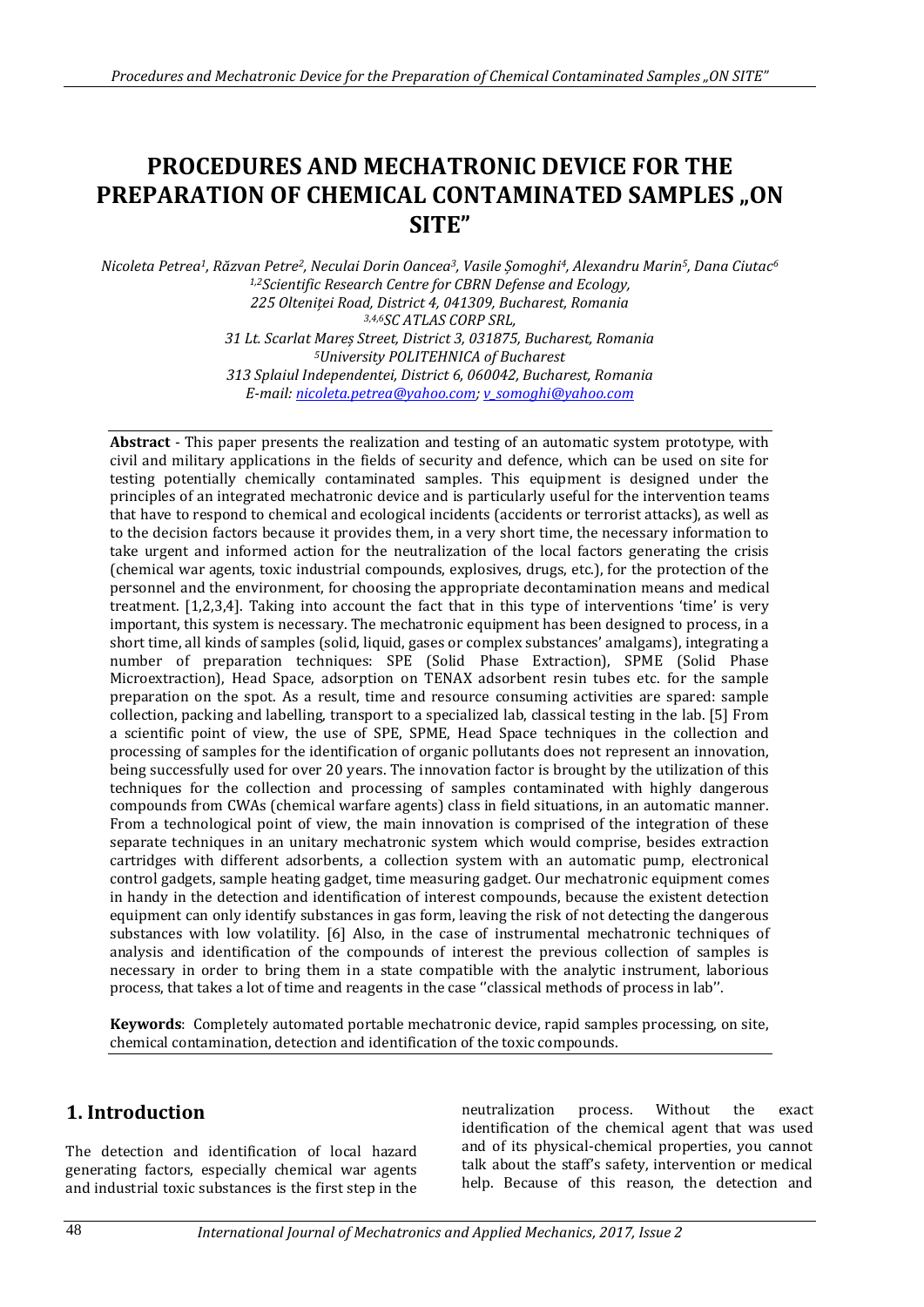identification of this compounds was and remains a priority in the defence against chemical, biological and radiological threat. [1,2,4,7]

In the past few years, techniques and technologies that follow the realization of detection in the shortest time, at the same time as the accurate identification of the used agent, have been developed. Even though there have been notable results, a series of factors slows down the detection and identification process. Out of these factors, two remain decisive:

- the first one relates to the assurance of the compatibility between the instrumental technique that was used and the physical-chemical properties of the agent that will be identified;

- the second factor refers to the presence in real mediums of complex substances' amalgams, issue that affects the detection process, up to its failure.

The detection and identification of the substances that can be factors in generating crisis (CWAs, dangerous substances, explosives and drugs) has been a major preoccupation of the research institute, notable results being obtained especially starting with the 80s. The application on a large scale of IMS technology, for detecting interest substances, led to the realisation of specialized devices, with a great accuracy, portable and user-friendly (IMS, Raid M, Rapid, AP2C, AP4C, CAM, etc.). As a result, these devices led to the detection of the full range of substances of interest. At the same time, the perfecting of the spectrometric technique, known since the 60s, is carried on and has led to the making of the transportable analytic instruments (GC/MS, FTIR, NMR, IR, etc.) capable of analysing in hard field conditions, for the precise and performant identification of interest substances.

Due to the fact that in the past years this category of equipment has been used in bad conditions (conflictual situations, drills, applications, etc.) their limitations came to light. Thus, it has been shown that this instruments can only detect substances in vapour state and in relatively "clean" environments (natural environments).[8] In dense urban environments and highly populated areas, where the air contains a full range of substances (smoke, hydrocarbs, pesticides, exhaust gases, burn resulted gases emitted by the industrial chimneys, cosmetic products etc.), many of this dispositives producing false alarms (either starting an alarm in the absence of the interest compound, or, even though the interest compound is present, them failing in detecting it).

Because of this reason, the main objective of the production of this devices is the development of a product highly resistant to interference. Meanwhile, there are interest compounds which are not in a gas state or are dissolved in liquid or solid mixtures, case in which detection errors might occur. Consequently, there are researches for the production of systems

which volatilize the compounds in the matrix for the facilitation of substances' detection.

As for the identification, GC/MS transportable systems can analyse gas samples collected on an adsorption system (different types of adsorbent resins), but with restrictions for the liquid and solid samples. This impediments are overcome in labs by a series of steps, comprised in a faze called the sample's preparation. Even though it is laborious and takes a lot of time and a high quantity consumption of reagents, the substance's preparation is easily done in specialized laboratories. But, it becomes difficult in field conditions.

The large companies that produce performant chemical detection and identification devices (Smith Detection, Brucker Daltonics etc.) that became part of the military, fire fighter, intervention troupes and security equipment including the Army and the Internal Affairs Ministry of Romania, are interested in the development and perfecting of on site collection and preparation devices. The performance, the high time consumption, the high costs of detection and identification equipments require the development of sampling and sample preparation systems for the rapid delivery of the samples in a form compatible with the analytical instruments rather than the development of new detection and identification systems that do not solve the problem of detection and identification at all times.

In Romania, the research on detection and identification equipment has been stuck since the 80s. Due to this, the throwback of 30 years will be hard to overcome.

Consequently, we have decided to design a unitary system, auxiliary to the chemical detection and identification devices, that would facilitate a fast detection and identification of interest compounds in whichever state of aggregation and in any kind of mixture: substances with high persistence and low volatility that cannot be detected by existent devices with low detection span, fairly high and dangerous, at the same time (HD, HN, L ,Vx, etc.), explosives and drugs that have a low vapour tension, fact that makes it harder and limits their detection. As a follow up on the research we have developed a completely automatic portable device that can process samples of any kind, on the spot, in a very short time and with a reduced reagents and manpower consumption.

# **2. Destination**

The sample processing device, designed under the principles of an integrated mechatronic equipment, is meant for the CBRN research. It can be used both in lab conditions (230V plug in) and in field conditions (intervention car's battery plug in or its own rechargeable battery 12V), being able to be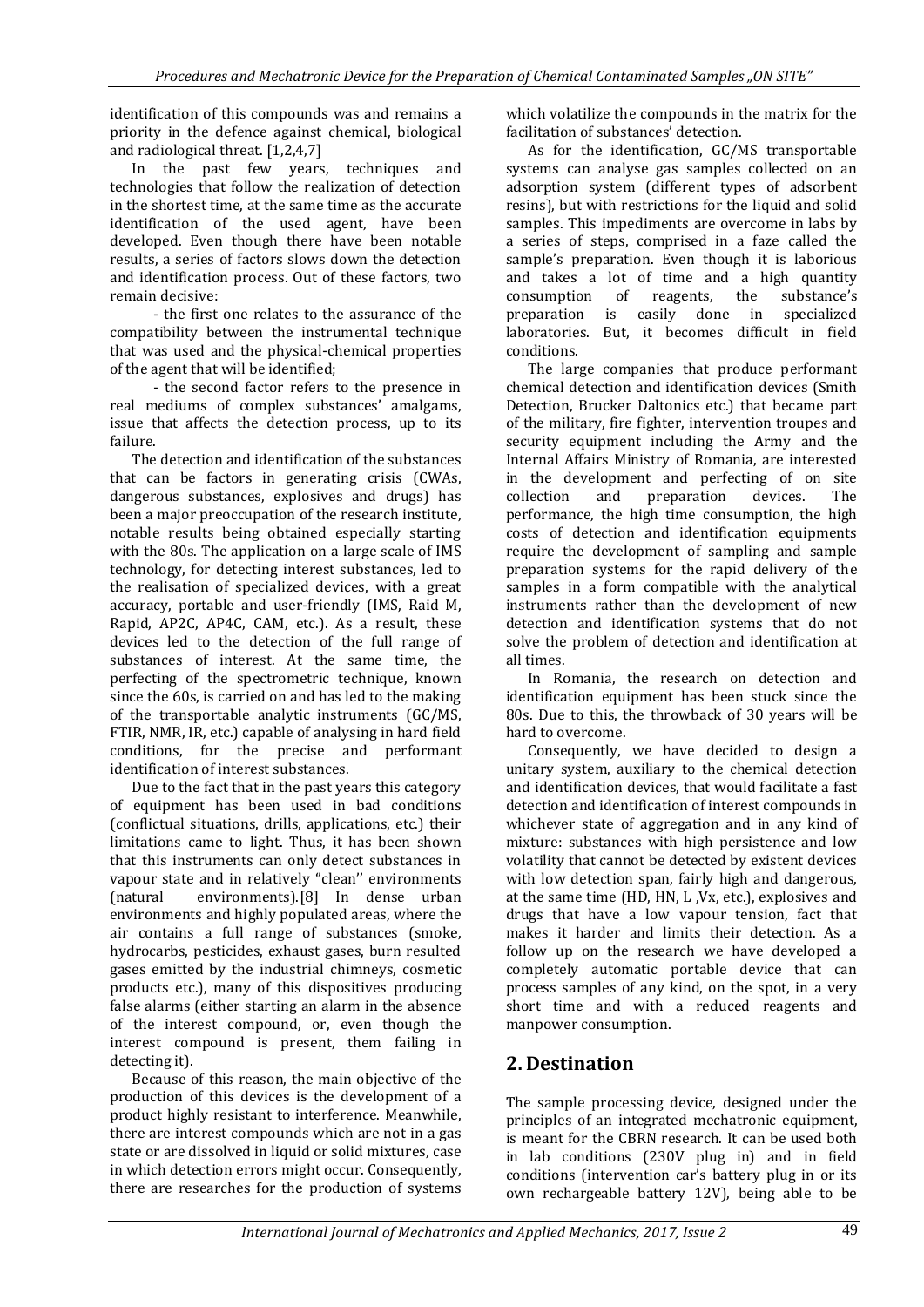utilized by only one operator dressed in adequate equipment for the particular hazard situation (CBRN costume, gas mask, gloves, etc.).

It is a portable system that assures the processing of solid and/or liquid samples, for the facilitation of the detection of hazard substances, in the case of the use of IMS detection equipments (ionic mobility spectrometry), flame photometric detectors and the indicative tubes and the process of identification of this substances, in the case of the use of identification equipment based on GC/MS technologies.

# **3. Composition**

The sample processing mechatronic device is put into a hard plastic cover (ABS High Impact). We have decided on a ''troller''-like cover, which would ease the operator's effort and which facilitate the transport on site. In the in the case's over lid there would be made spaces for auxiliary components and on site necessary accessories.

It is equipped with a battery power supply, which ensures work autonomy even in the most inaccessible places, where the intevention car can not reach.

The electrical and mechanical components, part of the mechatronic device, are assembled in different cases, made out of polypropylene, for the prevention of the destruction of any electric components in the case of any reagents leakage, and the only use components (testing paper, extraction cartridge, etc.) are positioned so that the operator can easily access and change them.



*Figure 1: Device for preparation of chemical contaminated samples.*

It is made out of two modules, the command and control unit, automatization soft and auxiliary systems [6].

I. **Sample conditioning module**, which has two functions:

- the processing of **liquid and solid samples** for the **detection** of toxic compounds;

- the processing of **solid samples** for the **identification** of adsorbed toxic compounds in the adsorbent resin tubes.

The Sample conditioning module consists of: heating mantle, electrical resistance for heating, temperature sensor, sample conditioning enclosure, micropump, TENAX adsorbent resin tube, connector for detector connection, hose, quick coupler, etc.

The sample heating system and the micropump that assures the transfer of the volatile compounds of interest receive commands through a microcontroller, the working algorithm being chosen and managed by the operator through a touchscreen.

II. **Liquid sample processing module**, configured for the two types of samples:

-**Aqueous sample processing system**, based on the C18 cartridge extraction principle.

It consists of: 3 chemical reagent vessels (methanol, water, methylene chloride), reagents dosing system, extraction cartridge C18.

-**Organic solvent sample processing system**, based on the Si cartridge extraction principle.

It consists of: 2 chemical reagent vessels (hexane, acetone), reagents dosing system, Si extraction cartridge.

The reagents dosing systems ensure the pumping of rigorously controlled quantities of reagents into the working chamber, the pumping elements being powered by stepper motors that assure an exact race. The transfer of the reagents and liquids samples is directed through hydraulic minicircuits branched out with the help of solenoid valves and transfer micropumps. All the active elements (stepby-step engines, solenoid valves, micropumps) receive commands through the microcontroller, having a precise control of the working steps, the reagents quantities and the timings necessary for the correct processing of the samples. The system interface to the user consists of a touch screen.

**The auxiliary equipment** comprises of: rooms for sample conditioning, TENAX adsorbent resin tubes; adaptors for the connection to the detector; C18 extraction cartridge; Si extraction cartridges; vials for liquid samples; syringes for liquid sample collection; utensils for solid sample collection (spatula, tweezers, cutter); reagent containers; electrical cord; protection equipment.

The configuration of the system makes the transport and service way easier. The system can be prepared for the sample's processing in less than 5 minutes. When turned on or in case of any functioning deficiency, the device is programmed to send acoustic and visual signs.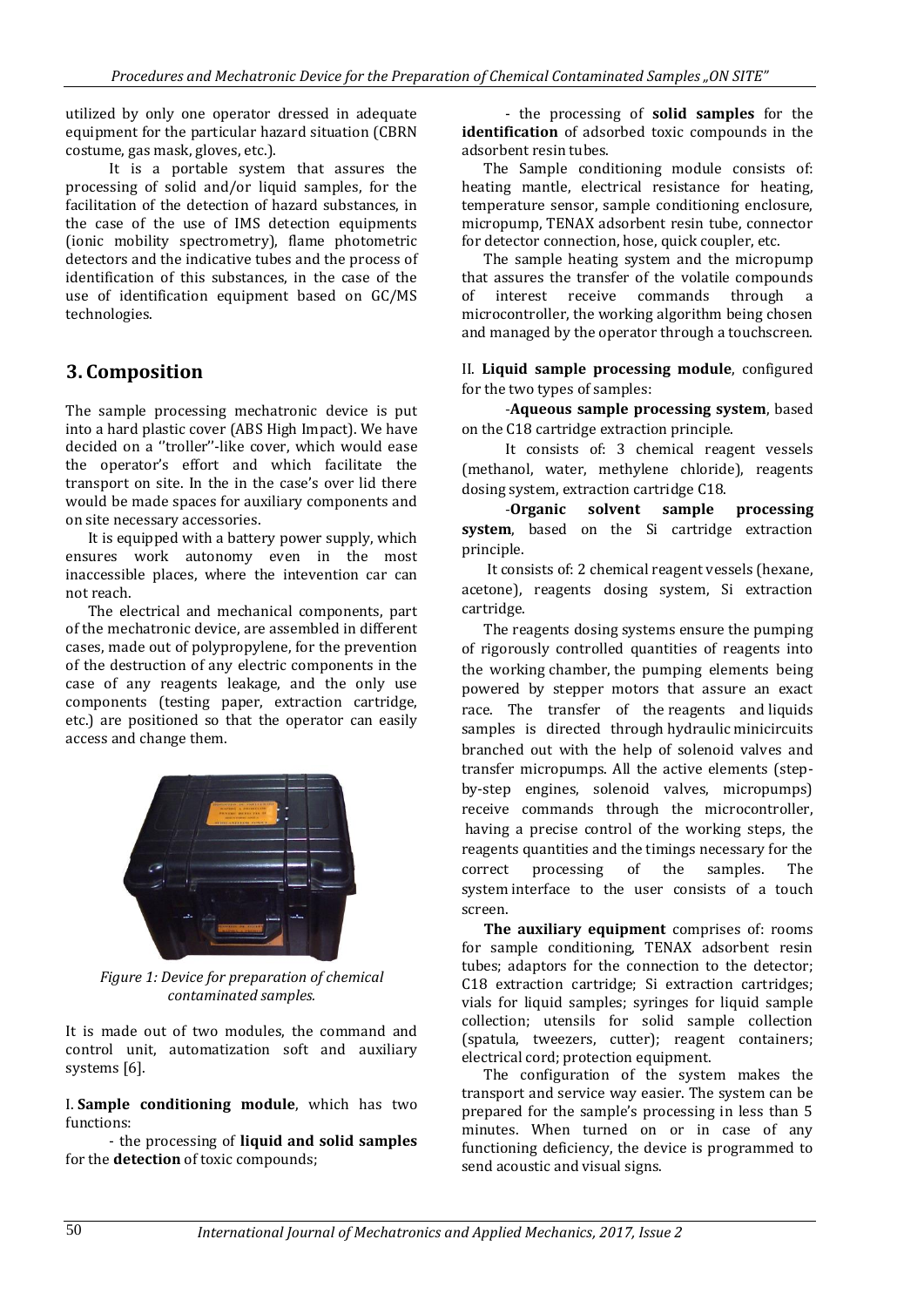The operator choses from the screen the working mode of the system, taking into account the necessities and demands, as followed:

- for the detection of toxic compounds with low volatility press ''Samples conditioning program'', that commands the start of the sample conditioning mode, ready for detection steps (the sample conditioning room with the "nose" installed in the device)

- for the identification of toxic compounds from aqueous samples press ''Aqueous samples program'', that commands the start of the submodule of aqueous samples processing;

- for the identification of toxic compounds from organic solvent based samples press ''Organic samples program'', that commands the start of the submodule of organic solvent samples processing;

- for the identification of toxic compounds from solid samples press ''Samples conditioning program'', that commands the start of the sample conditioning module, ready for the identification step (the sample's conditioning room has an adapter for the adsorbent tubes and adsorbent tubes installed in the device).

### **4. Functional Testing**

While the system started taking shape, for its functionality check, there took place tests in laboratory conditions [9].

For the sample conditioning mechatronic model's testing for the detection of toxic compounds they have been contaminated with substances of interest (HD), in known concentrations, solid and liquid samples. The contaminated samples have been collected and processed with the mechatronic equipment and for its functionality testing an ACR

and toxic industrial substances detection device, based on IMS spectrometry, has been used,. It is considered that the module worked correct if the IMS spectrometer detects the substance with which the sample was contaminated.

For the sample conditioning mechatronic module's testing for identifing toxic compounds there have been contaminated with substances of interest (HD), in known concentrations, soil samples and other known solid substances. The samples have been collected and processed with the mechatronic equipment and for checking its functionallity there has been used a gas chromatograph coupled to a mass spectrometer (GC/MS) system. It is considered that the module worked correctly if after the GC/MS analysis there took place the HD identification.

For the testing of the processing mechatronic module for liquid samples they have been contaminated with interest substances (DMMP dimethyl methylphosphonate), in known concentrations, water based and organinc samples. The constaminated samples have been collected and processed with the equipment and for checking its functionallity there has been used a GC/MS system. It is considered that the module worked correctly if after the GC/MS analysis there took place the DMMP identification.

**Caution:** *The manipulation of any type of CWAs might cause severe injuries and/or death and is strictly regulated under CWC (Chemical Weapons Conventions) agreements and its production, storage and use require special authorization. Therefore, all reactions were performed by trained personal using safety procedures in a closed system or in a hood under good ventilation*.

*Table 1. Functional testing results*

| Test                                                                                                                                                                              | Admitted value (according to<br>the development<br>specification)                                                                 | Resulted value                                                                              |
|-----------------------------------------------------------------------------------------------------------------------------------------------------------------------------------|-----------------------------------------------------------------------------------------------------------------------------------|---------------------------------------------------------------------------------------------|
| Conditioning capacity of solid and liquid<br>for the detection of<br>samples<br>toxic<br>substances with low volatility (HD), by IMS<br>spectrometry                              | Detection of HD in the<br>processed samples, by IMS<br>spectometry                                                                | In the processed samples<br>there has been identified<br>HD, by using an IMS<br>spectometer |
| Conditioning capacity of soil and other<br>known solid materials samples for the<br>identification with<br>GC/MS<br><sub>of</sub><br>toxic<br>substances with low volatility (HD) | Identification of HD in the<br>processed samples, by GC/MS<br>analysis, in the concentration<br>of $0.02$ ppm                     | In the processed samples<br>there has been identified<br>HD, by using a GC/MS<br>analysis   |
| The capacity of processing water based<br>samples for the identification of toxic<br>substances (DMMP) by GC/MS                                                                   | Identification of DMMP in<br>processed samples, by GC/MS<br>analysis, in the concentration<br>limit of $10^{-3}$ – $10^{-4}$ mg/l | In the processed samples<br>there has been identified<br>DMMP, by GC/MS analysis            |
| The capacity of processing organic solvent<br>samples for the identification of toxic<br>substances (DMMP) by GC/MS                                                               | Identification of DMMP in<br>processed samples, by GC/MS<br>analysis, in the concentration<br>limit of $10^{-3} - 10^{-4}$ mg/l   | In the processed samples<br>there has been identified<br>DMMP, by GC/MS analysis            |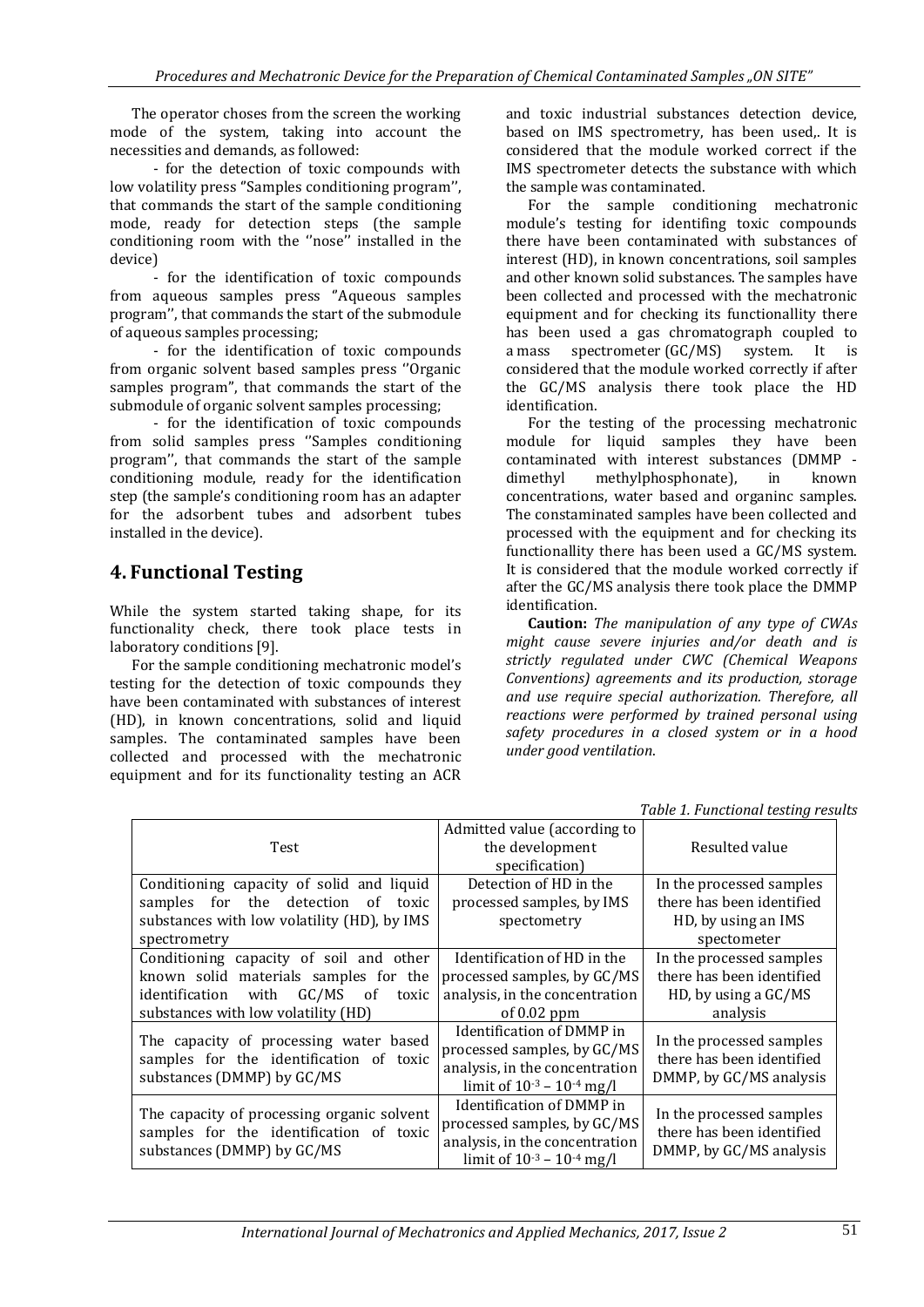The solid and liquid rezidual substances will be collected and decontaminated according to the working instructions and valid procedures.

### **5. Conclusions**

The main purpose for which this mechatronic product was created is **the fast processing of liquid or solid samples on site**, for the detection and identification of chemical toxic agents. It can be used in labs and in the field, having its own power bank (12V). It can be connected at the a main electrical source (230V) as well as a car's battery (12V).

The compact constructive shape, the reduced volume, the clear inscriptioning, the user-friendly turn on function and utilization conferes the product a very high operativity level. Because of the troller like case, it can be easily moved even in hardly accessible places, where the intevention car cannot drive in.

The mechatronic product permits not only the identifiction of toxic agents found in reduced quantities in different types of matrices, but also the reduction of the time needed for the processing of this type of sample.

The time needed for the start of the work regimen is low (aprox. 4 minutes), which allowes a fast determination. In real conditions, the time affected by the preparation of the device overlaps (or in most cases is inferior) with the time interval used for the collection and labeling of samples.

The liquid water based samples are processed by extraction with solid faze on the C18 extraction cartridge, while the organic once by extraction on Si cartridges. The solid samples are heated for the volatility of the interest chemical compounds that will be detected by IMS detection equipment, flame photometric detectors, indicating tubes or TENAX adsorbent resin tubes, which will under go GC/MS analysis.

For the functional testing, the liquid samples have been marked with DMMP, while the solids have been marked with HD. Before the testing, the chemical agents were analized, to check their purity.

The results of the testing of the prototipe corespond to the development specifications, under the principles of an integrated mechatronic device, i.e. a completely automated portable equipment for detection and identification of toxic compounds.

#### **GLOSSARY**

| APZU        | – A portable chemical contamination control mechatronic device, based on flame<br>photometry, used to detect compounds of phosphorus (contained in G, V agents) and/or |  |
|-------------|------------------------------------------------------------------------------------------------------------------------------------------------------------------------|--|
|             | compounds of sulfur (contained in HD, V agents)                                                                                                                        |  |
| AP4C        | - A portable chemical contamination control mechatronic device, based on flame                                                                                         |  |
|             | photometry, used to detect: all nerve agents, blood agents, blister agents and many TIC's                                                                              |  |
|             | and TIM's                                                                                                                                                              |  |
| CAM         | - Chemical Agent Monitor (is a portable mechatronic device based on IMS technology,                                                                                    |  |
|             | capable of detecting nerve and blister agents)                                                                                                                         |  |
| <b>CBRN</b> | - Chemical, Biological, Radiological and Nuclear                                                                                                                       |  |
| CWA         | - Chemical Warfare Agent                                                                                                                                               |  |
| <b>CWC</b>  | - Chemical Weapons Convention                                                                                                                                          |  |
| <b>DMMP</b> | - Dimethyl methylphosphonate                                                                                                                                           |  |
| <b>FTIR</b> | - Fourier Transform Infrared Spectroscopy                                                                                                                              |  |
| GC/MS       | - Gas Chromatography coupled with Mass Spectrometry                                                                                                                    |  |
| HD          | - Yperite (Sulphure mustard)                                                                                                                                           |  |
| IMS         | - Ionic Mass Spectrometry                                                                                                                                              |  |
| IR          | - Infrared Spectrometry                                                                                                                                                |  |
| L           | - Lewisite                                                                                                                                                             |  |
| mg/l        | - Milligrams per litre                                                                                                                                                 |  |
| N           | - Nitrogen yperite (Nitrogen mustard)                                                                                                                                  |  |
| <b>NMR</b>  | - Nuclear Magnetic Resonance                                                                                                                                           |  |
| ppm         | - Parts per million                                                                                                                                                    |  |
| SPE         | - Solid Phase Extraction                                                                                                                                               |  |
| SPME        | - Solid Phase Microextraction                                                                                                                                          |  |
| TENAX       | - is a porous polymer resin based on 2.6-diphenylene oxide, used for the trapping of                                                                                   |  |
|             | volatiles and semi-volatiles from air or which have been purged from liquid or solid                                                                                   |  |
|             | sample matrices                                                                                                                                                        |  |
| TIC's       | - Toxic Industrial Compounds                                                                                                                                           |  |
| TIM's       | – Toxic Industrial Materials                                                                                                                                           |  |

AP2C – A portable chemical contamination control mechatronic device, based on flame